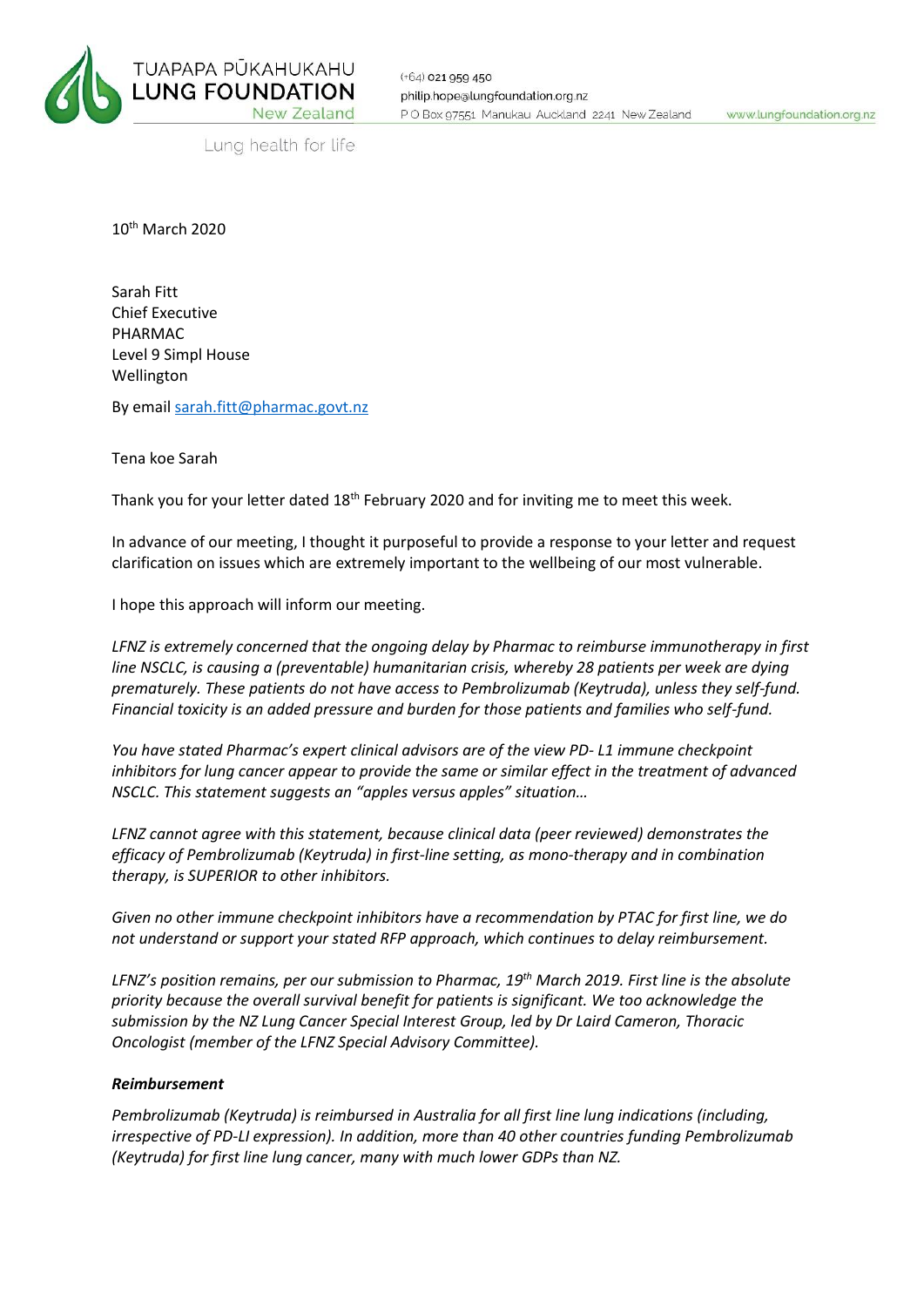

www.lungfoundation.org.nz

Lung health for life

*Keytruda for patients regardless of a PD-L1 expression would benefit up to 1500 patients per year in New Zealand.*

*Reimbursement of Pembrolizumab (Keytruda) is central to reducing inequity in care for lung cancer and it will be a huge step forward for improving overall survival rates for the greatest number of vulnerable patients, including Maori who suffer extreme inequity.* 

*The five year overall survival rate for lung cancer will DOUBLE for patients that have access to this treatment.*

## *Lung Cancer Patient - Huhana Potae*



*Huhana Potae (67 years of age) of Tokomaru Bay (Ngati Porou) was first diagnosed with lung cancer in April 2017. She underwent a left upper lobectomy in June 2017. A little more than a year later, cancer had returned to the same lung. Last year she declined chemotherapy as a standalone treatment, because this would be too harsh for the frailty of her health. She is one of the 28 lung cancer patients every week in NZ that need access to Pembrolizumab (Keytruda) in first line to stay well for her family. This very brave mother and recently retired grandmother has been waiting for the past year in the hope that she will be able to get access to Keytruda in the public health system. Recent tests have shown Huhana has had progression with brain tumours, requiring urgent radiation treatment at Waikato Hospital.*